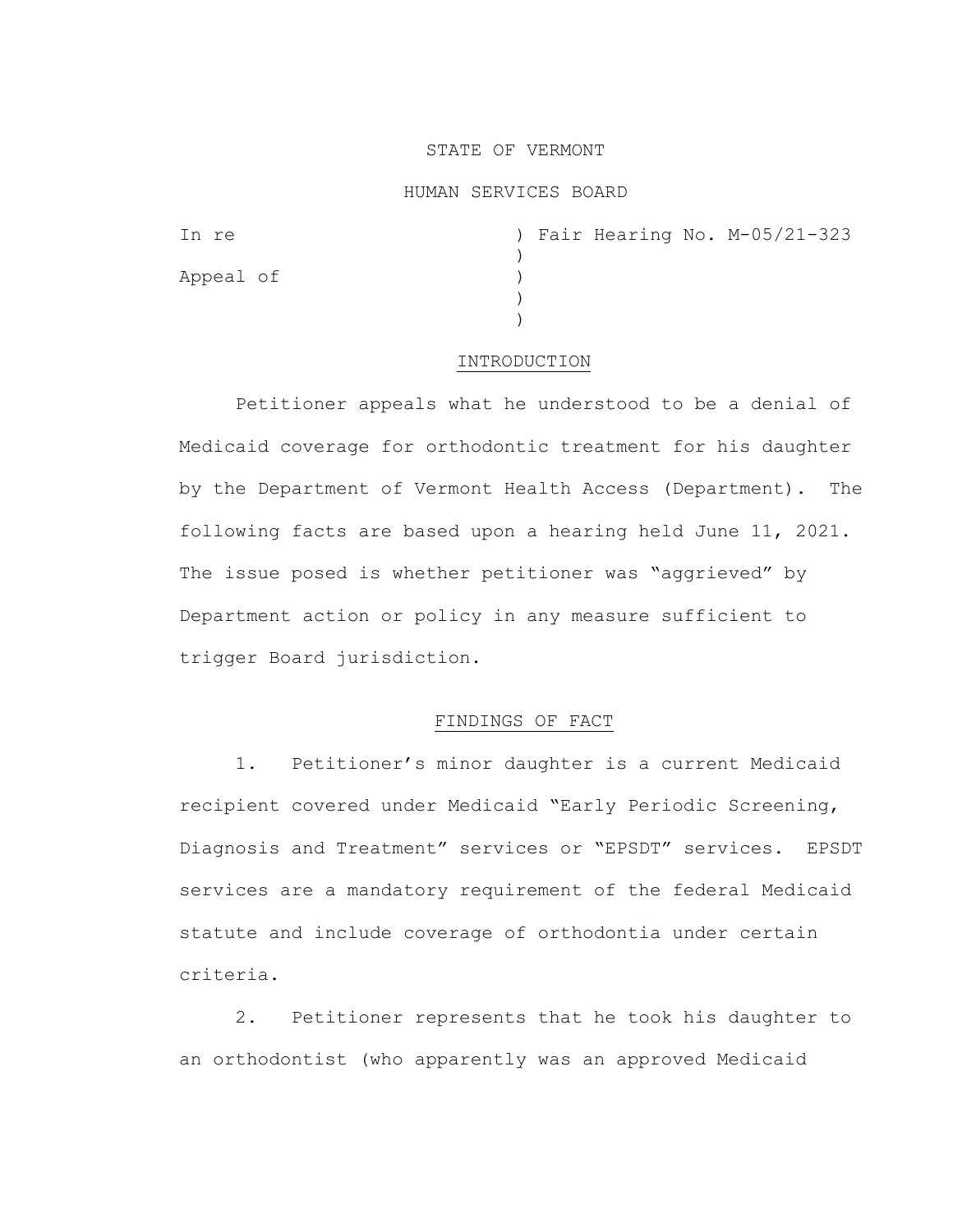provider) for a consult. Petitioner represented that he was told by the orthodontist that orthodontic services for his daughter would not be covered by Medicaid and would therefore cost \$7,000 which petitioner was unable to afford.

3. Typically, requests for orthodontic treatment have required submission of a "prior authorization" request by the provider that must be approved by the Department before the service is provided. However, this prior authorization requirement has been waived by the Department during the Covid-19 pandemic. While prior authorization is waived, the Department notes the criteria for approval of orthodontic services for children as outlined by Vermont Medicaid rules remain unchanged. Thus, the responsibility for ensuring that a child meets Medicaid criteria for orthodontic services lies with the provider – if the provider finds that the child's situation meets Medicaid criteria, then the provider can perform the service without prior authorization and simply submit an invoice to Medicaid for payment.

4. In this case, the Department reports that it has not received any request from any provider for payment for orthodontic services for petitioner's daughter and therefore no denial of payment has been issued. Given petitioner's representations as noted above, the provider apparently did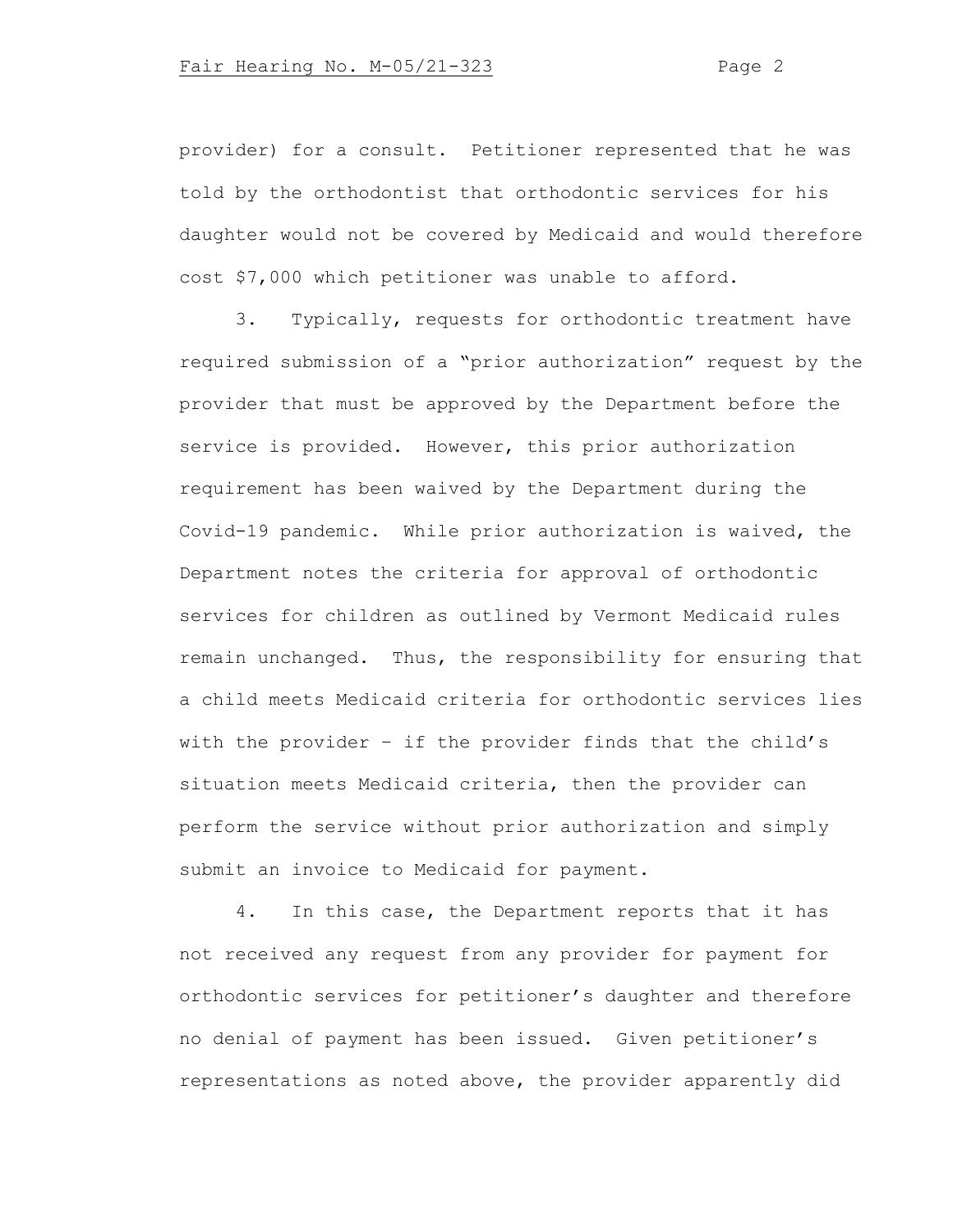not find that petitioner's daughter met the required criteria for orthodontic work. *See* Heath Care Administrative Rules (HCAR) §§ 4.205.2 (Orthodontic Treatment - Covered Services), 4.205.3 (Orthodontic Treatment - Eligibility for Care) and 4.205.5 (Conditions for coverage)(coverage limited to medically necessary correction of one major or two minor malocclusions). Petitioner was referred to the list of Vermont Medicaid providers on the Department's website if he wished to obtain a second opinion on whether his daughter's dental condition meets the coverage conditions under Medicaid.

#### ORDER

Petitioner's appeal is dismissed for lack of a cognizable grievance.

## REASONS

Review of the Department's determination is de novo. The Department has the burden of proof at hearing if terminating or reducing existing benefits; otherwise, the petitioner bears the burden. *See* Fair Hearing Rule 1000.3.0.4.

The Board's jurisdictional statute provides that: An applicant for or a recipient of assistance, benefits, or social services from the Department for Children and